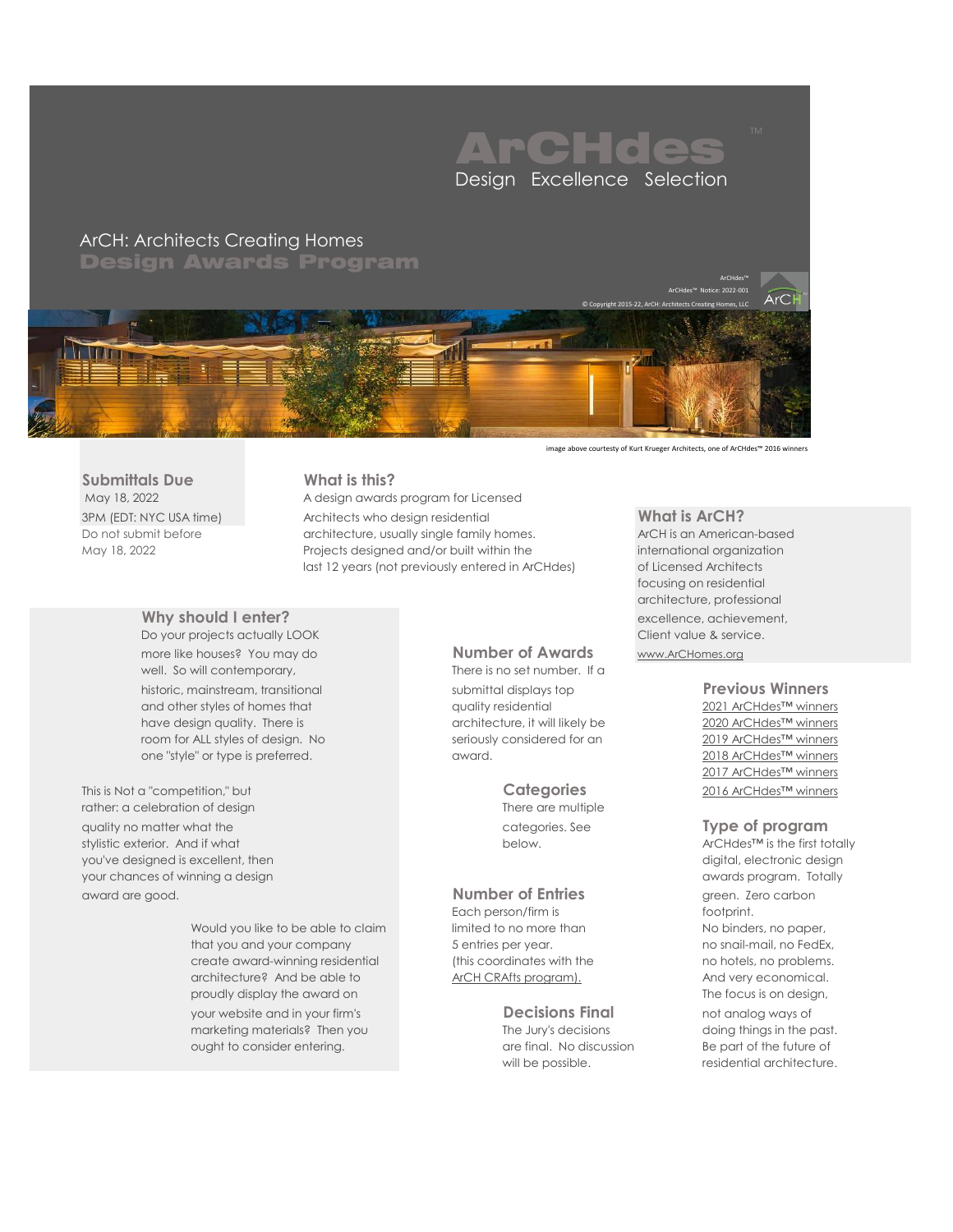# **Request that you forward <b>Nature of submittals**

Whether you decide to participate Format: 11x17 landscape.

1. You must be a Licensed Architect 3. PDF Page 3: Floor Plan(s).

days after the date of submittals. This could be b. SIZE: Large, Medium, Small, Tiny.

# **Public Notice of Winners** than 30 words per aspect):

winners and for what type of 2) Functional characteristics. projects on the ArCHwebsite.  $\sim$  3) Space use efficiency. Any other publication may or  $\sim$  4) Energy efficiency.

possibility of also having a 3D model of the statement below (making no changes).

### Cost to enter ArCHdes<sup>™</sup> any means, including electronic.

Payable through PayPal here: you pay for your entry. Payment due no later than May 8, 2022, 3PM EDT (NYC USA time)

# **Cost to join ArCH**

\$159/year USD. Non-refundable.

<http://www.archomes.org/product/arch-membership> **join ArCH?**

**to other residential** and **the same of the Multi-page PDF** saved to a Google Drive folder ArCH emails to you when **Architects** and the state of the state of your pay for your entry. Your multi-page PDF to be no more than 10MB.

or not (we hope so), please forward There are to be several pages that you provide:

this notice to other Licensed **Provide in this order & named & numbered as follows:** 

Architects that you know that 1. PDF Page 1: Submittal #\_\_\_\_\_\_\_\_(use your initials (first, middle, last) (or create residential architecture. those of your company, such as "STA") then, indicate the date you paid Thank you very much. using numbers, such as: "5/8/2019" immediately after your initials, separating the date from your initials with a dash, then an abbreviation for the project name). E.g.: STA-5/8/2019-PkVsta). Also state a made-up project name for your entry (not client name): e.g.: Mountain View Castle.

- **Who's eligible to enter** 2. **PDF Page 2**: Site Plan PDF.
	-
- anywhere in the USA or the world, from 4. **PDF Page 4** : Elevations PDF (all elevations on one page).
- a recognized Board of Architecture 5. **PDF Page 5**: Building Section PDF (or sections all on one PDF).

authority. 6. **PDF Page 6**: Any 3D imagery. Pasted 3D images preferred on the page. 2. You must be a member of ArCH. Not a requirement, but those entries with 3D receive additional attention. [click here to join ArCH](http://www.archomes.org/product/arch-membership) Nice to see if you have them, including photos of built projects). **Do NOT send separate giant video or other large files**.

7. **PDF Page 7**: Text PDF Project Info page: You declare style, size, type:

**Date of Awards** and a strike and a strike and a strike and a strike and a strike and mountain, Arts & Crafts, Coastal, This will depend on the number of submittals. The Traditional-Historic-Classic, Transitional, Farm House, intention is to make the awards online, and the contemporary, Castle/ European, Shingle Style, Southwestern electronically, directly to each winner, within 30 Desert, Urban, Other. Do not sweat this: you make the choice.

extended, if a large number of entries are made. c. TYPE: New custom home, Renovation-Addition,

Technical-Research, Other, Unbuilt, Built.

d. Description of judged characteristics (you provide no more

- ArCH will post the names of 1) Form-Aesthetics-Design Concept Rationale.
	-
	-
	-
- may not additionally occur. The same state of the state of the SI Client Lifestyle accommodation.
	- 6) Coordination with the land.
	- 7) Cost effectiveness.
- **Nature of Awards** 8) Other aspect of special note.

In keeping with the 100% electronic nature 8a. Do NOT include any ID of firm or Architect on the PDF & submittal of the ArCHdes awards program, the that is meant to be seen as part of the design submittal above. awards will be in the form of a tastefully 8b. **PDF Page 8**: Provide an "ID page" as a separate PDF, clearly labeled: designed JPG image of the award, which "Submittal ID", with your identification and your company's name, contact you will be able to proudly display on your phone, email addresses and physical address on the page, not in the title. website and related materials. There is 9. **PDF Page 9**: Provide electronically dated and signed Disclaimer,

presently some discussion about the Copyright, Privacy Policy & Release PDF page, agreeing to the Release

awards available at your own additional PLEASE USE THE FORMAT INDICATED ON THIS NOTICE (see below). Your cost for production at another outsourced entry cannot be considered or published without the Disclaimer notice. entity, being run on 3D printers. The sure your materials are in compliance. Do NOT use any imagery to which you do Not own complete rights of reproduction. Digital verified signature is not required, but is acceptable. Just sign it by

\$49 USD. Non-refundable. 10. You UPLOAD your single PDF (which has within it the multi-pages You must pay first, before entering. indicated above), to the Google Drive folder that ArCH will send you after

[Click here to enter & pay for ArCHdes™ 2022](https://www.archomes.org/product/archdes-design-award-entry-fee) This method was introduced in 2019 and worked very well.

Payable through PayPal here: **Why would I want to**